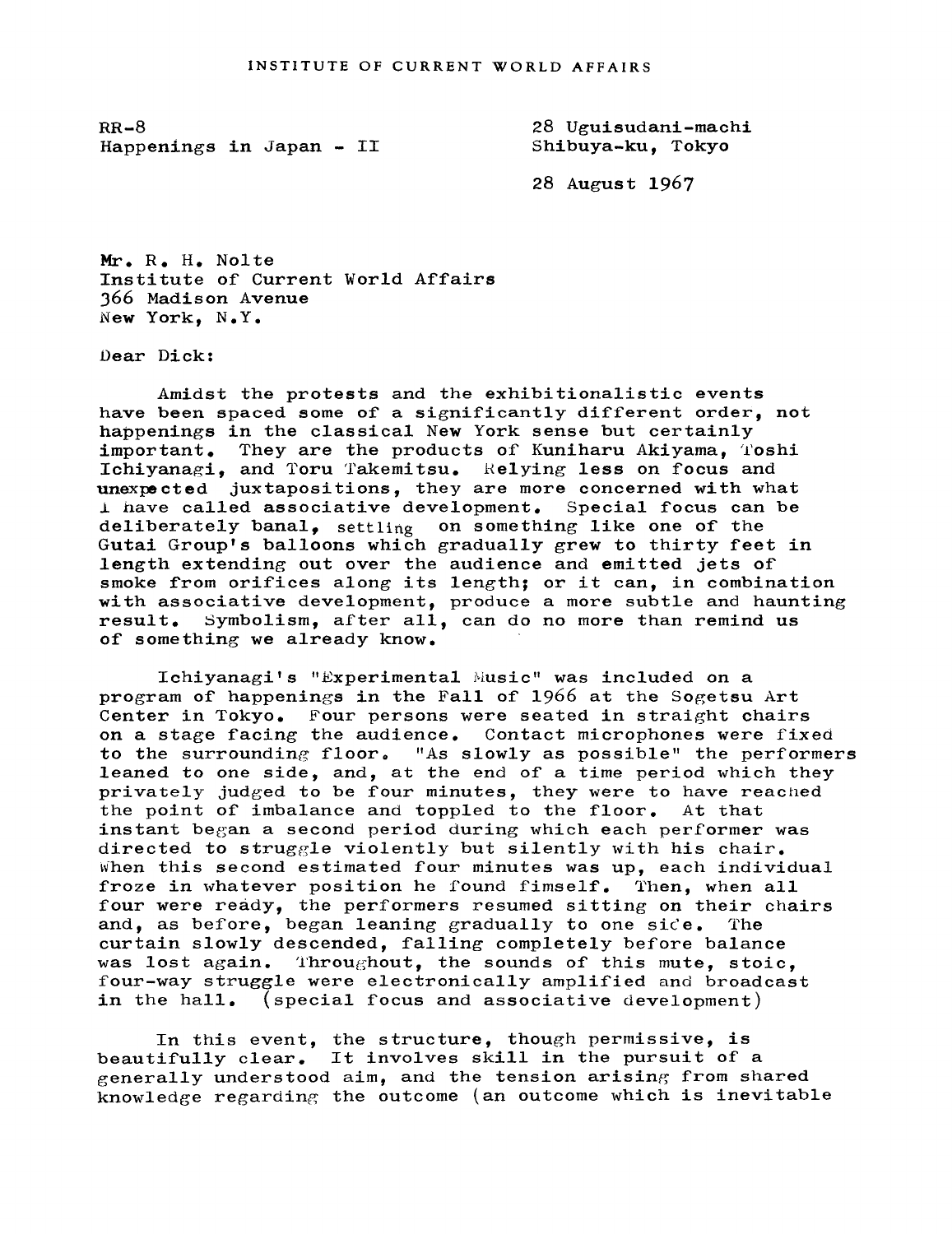and yet unexpected). Dancers might provide a more elegant<br>realization, but the task is accessible to any layman. The realization, but the task is accessible to any layman. sounds are intriguing in that they are the products of a perfectly familiar set of objects and visible actions, yet incongruous in their amplified form. One can pose, for the sake of comparison, a hypothetical set of instructions in the epigrammatic style which is so widespread in the present "intermedia" area between music, theater, and literature: "Find suitable materials and make a stool. Sit on it."

"Blue Aurora for Toshi Ichiyanagi" was prepared by Takemitsu for presentation at the University of Hawaii's East-West Festival in 1964. Consisting of three simply but artfully made collages and a fourth card containing specific but incomplete directions, it is a suggestive, multi-layered play on water, the color blue, directions, directionlessness, space... when John Cage realized it in Tokyo, he wore blue when John Cage realized it in Tokyo, he wore blue socks, blue gloves, and a blue net mask. Having asked some people to shine flashlights equipped with blue filters around the auditorium during the performance, he proceeded to move slowly in accord with his interpretation of the instructions, periodically whispering the word "space." Water poured from one glass into another, apparently empty, became instantly blue. A large piece of blue silk material was allowed to run hissing between his hands or across the surface of a table. In the end, all lights were extinguished while the word "and" (prominent in one collage) in enormous block letters was illuminated by black light. When the normal lights returned, Cage sat quietly in a chair, without blue accessories, smoking a cigarette. (associative development)

In "Blue Aurora," the performer is invited to display a high degree of virtuosity. Starting with a tangible and yet indefinite stimulus, he must put specific fragments (words, colors, directions) into a context of his own design. The "score" decrees nothing, but provides a climate. Seeing that the author has done his work thoroughly, without relying on in-group associations though perhaps including them, one may be moved to exert his own capacities.

## \*\*\*\*\*\*\*\*\*\*\*\*\*\*

Though happenings rarely require or admit anything in the way of a plot, they do generally have a theme or point. But frequently a verbal, written, or photographic report makes a stronger and more evocative point than the happening itself is able to. Descriptions, of course, instinctively exclude all that distracts. Even the interfering or disagreeable elements take on an amusing tone so long as one has not had to go through them himself. This particular quality of the happening - the disparities between first and second-hand experience deserves closer inspection.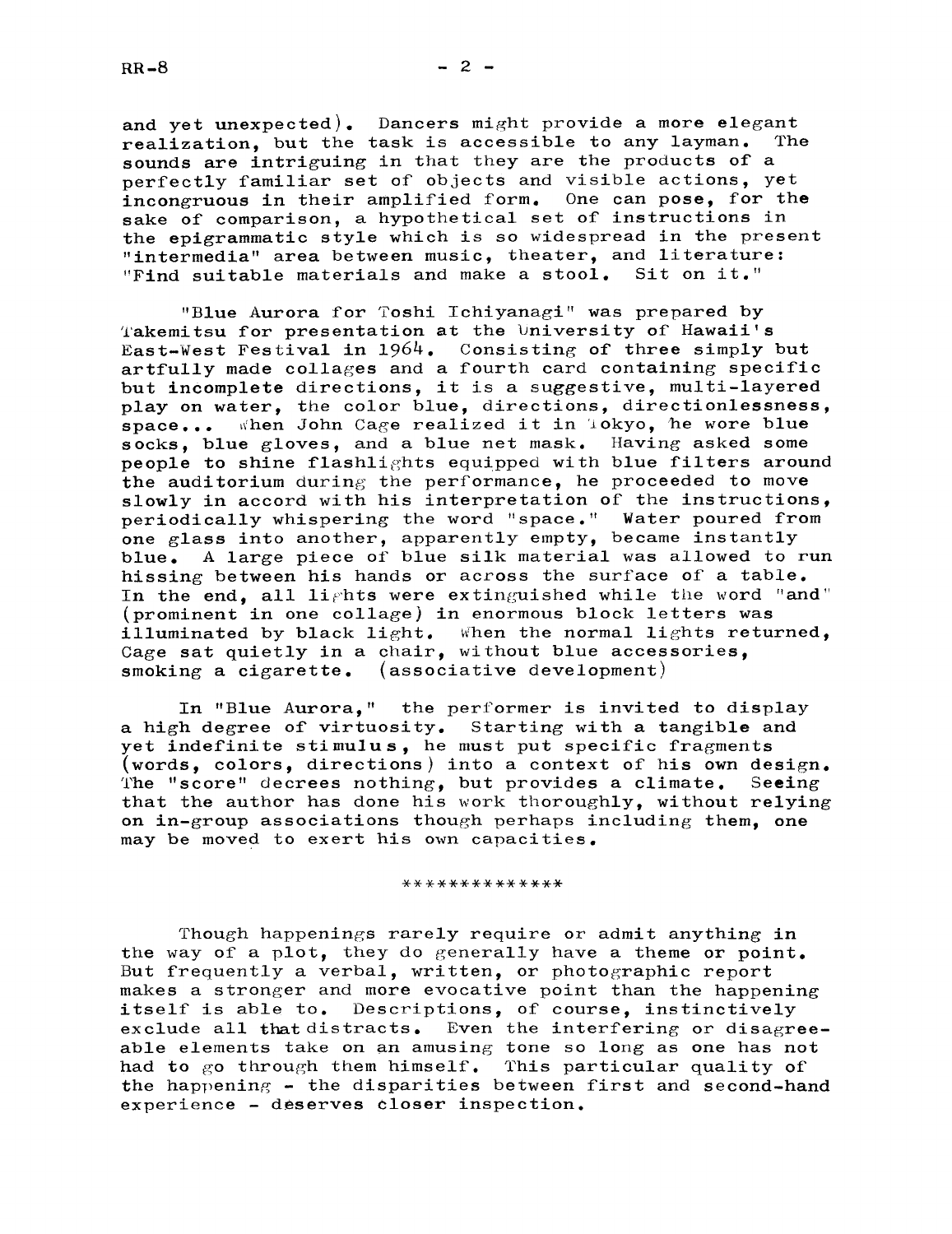$-3 -$ 

Most people are embarrassed or annoyed by unskilled activity, unless they have some personal stake in it (like a father and son talent show). The same is true of cluttered environments and time dimensions which prove too large for the available events. Consciousness of time (and hence<br>boredom) arises from effort at achieving continuity. If boredom) arises from effort at achieving continuity. there is not sufficient motivation for the observer. he loses interest and passes into a state of daydream or bald discomfort. Unless attentive, he is unlikely to receive detailed or meaningful impressions from new experience.

For the most part, activity results in satisfaction to the degree that it involves the successful use of skills. These do not need to be "professional" skills. Even the most rudimentary instances of human gregariousness include<br>rhythmic handclanning, swaving, and chanting. These too rhythmic handclapping, swaying, and chanting. are tasks, but geared to the common denominator. Personal satisfaction comes from doing something in a way that ranks well on one's own scale of values. It is a serious miscalculation to expect that people will be moved, altered, or enlightened by observing inept performance or from taking part in activity which does not challenge their personal capabilities effectively (taxing enough to require real effort, not so taxing as to assure defeat). It is unfortunate that the dull, cluttered, or rambling reality of many happenings inhibits rather than releases obscures the aims rather than enunciates them.

More contemporary than the traditional techniques of extension and embellishment, the juxtaposition of normally dis junct elements has become increasingly important as a key to new awareness in science and in art. Grey Walter in The Living Brain has given the following picture from the perspective of a neurophysiologist:

> ...a man may learn by experience to associate two series of events between which any connection seemed at first wildly improbable. For such associations to be possible, provision must be made for every signal entering the nervous system to be relayed to every part, not merely to the specialized receiving zone. Thus from the knot of an event is generated a web of speculation; when two series of events are perceived.together they form the warp and woof of a shimmering fabric into which is woven the pattern of probability that the two events are significantly related. The repetition in time of this pattern permits the construction of a hypothesis of correlation; the idea that one series of events implies the other.

 $RR-8$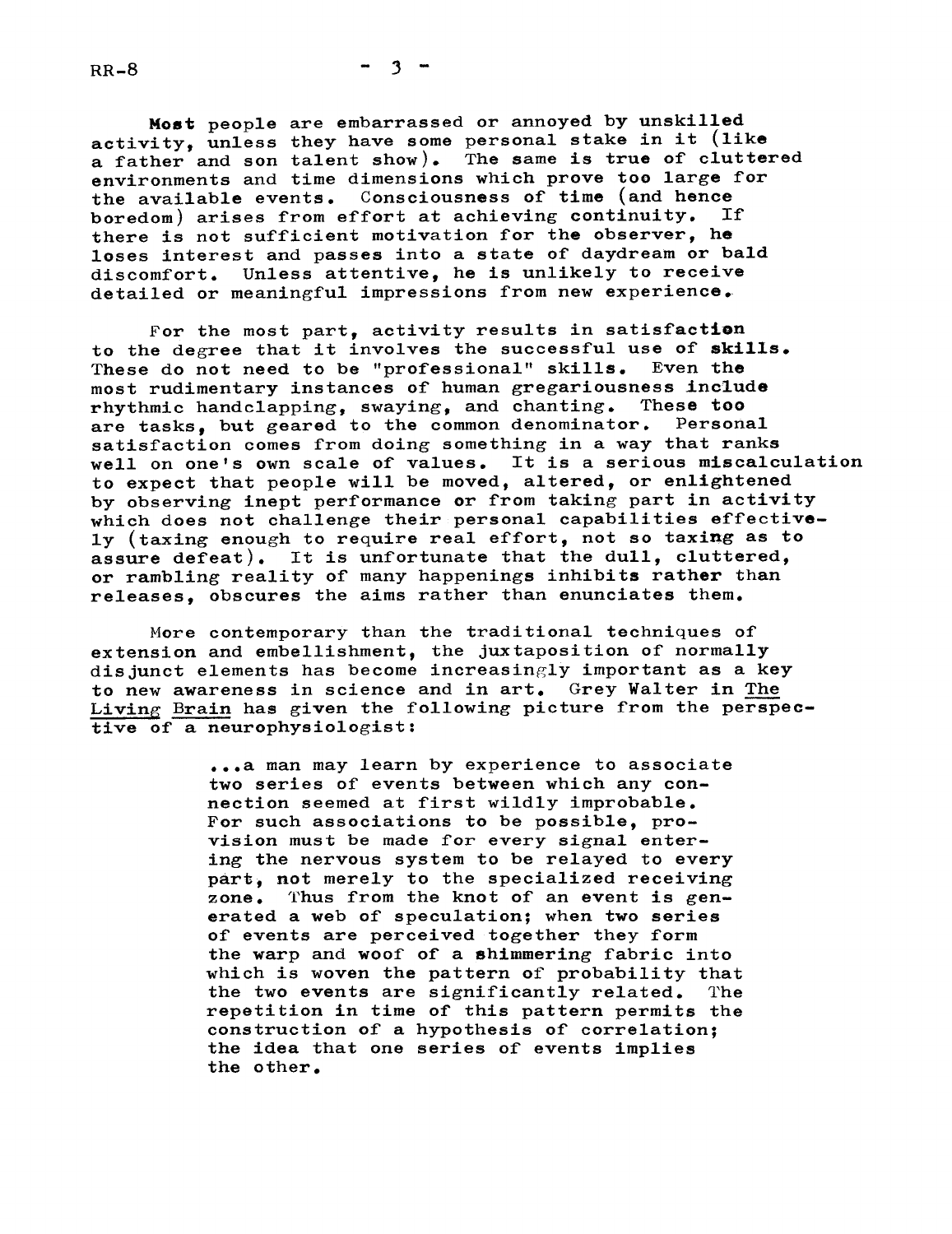$RR-8$ 

4.

In a compact passage this evidently sensitive scientist points up the importance of the continuity of events (series) and the exercise of attentiveness on the part of both maker and observer-participant (provision must be made..., repetition in time...) if one is to achieve a meld of two extraordinary associates. Traditional concepts of continuity are far too restrictive now, but the improbable, by definition, can only be anticipated when carefully prepared. This does not mean that it is necessary to resort to established formulas  $-$  of period comedies and sonatas or theater-of-the-absurd and psychedelic rock. A limitless variety of events might qualify, but pattern and effort would seem to be basic.

Psychologist Sarnoff lednick of the University of Michigan developed a test for creativity several years ago based on the ability to make associations between things which might not appear related at first thought. To achieve generality, he used common word-pairs in the following way. Rat, blue, and cottage might appear on the first line of a test, wheel,<br>electric, and high on the next, and so forth. The test subelectric, and high on the next, and so forth. ject is asked to locate a word which combines naturally, as a pair, with each one of the series of three. In the first instance above, that word is cheese, and in the second either chair or wire. Something further, and of considerable significance, came out of the RAT (remote associates test). The possible existence of a need for novelty (a need in the sense of a "drive state" analogous to more obvious ones such as hunger, sex, etc.) was investigated. Results showed that subjects who scored high appeared to have a drive towards novelty (or away from redundancy), while low scorers appeared to have a positive aversion for novelty.

If this is finally established, it will refine our understanding of the difficulties which already seem inherent in the happener's expectation of and desire for participation In short, those who need it, don't need it. On the other hand, those who might be thought of as profiting from involvement in novel or "liberating" circumstances have a physiological drive away from them. Continuing in a vaguely pyschological tone, the "responsibility" which American happeners call for on the part of participants requires willingness to accept it. The willingness, in turn, involves some level of motivation. A stronger drive towards novelty results in a firmer commitment to "responsibility." This circularity leaves the happening, as most frequently espoused, a closed activity: suited to those who recognize the desirability of it but hardly reaching out to others. New bands of devotees are formed, like madrigal groups, enjoyable but registering no wide impact on society (as rock and roll, for example, has ).

At roughly the same time happenings began to attract attention, several other phenomena arose in the fields of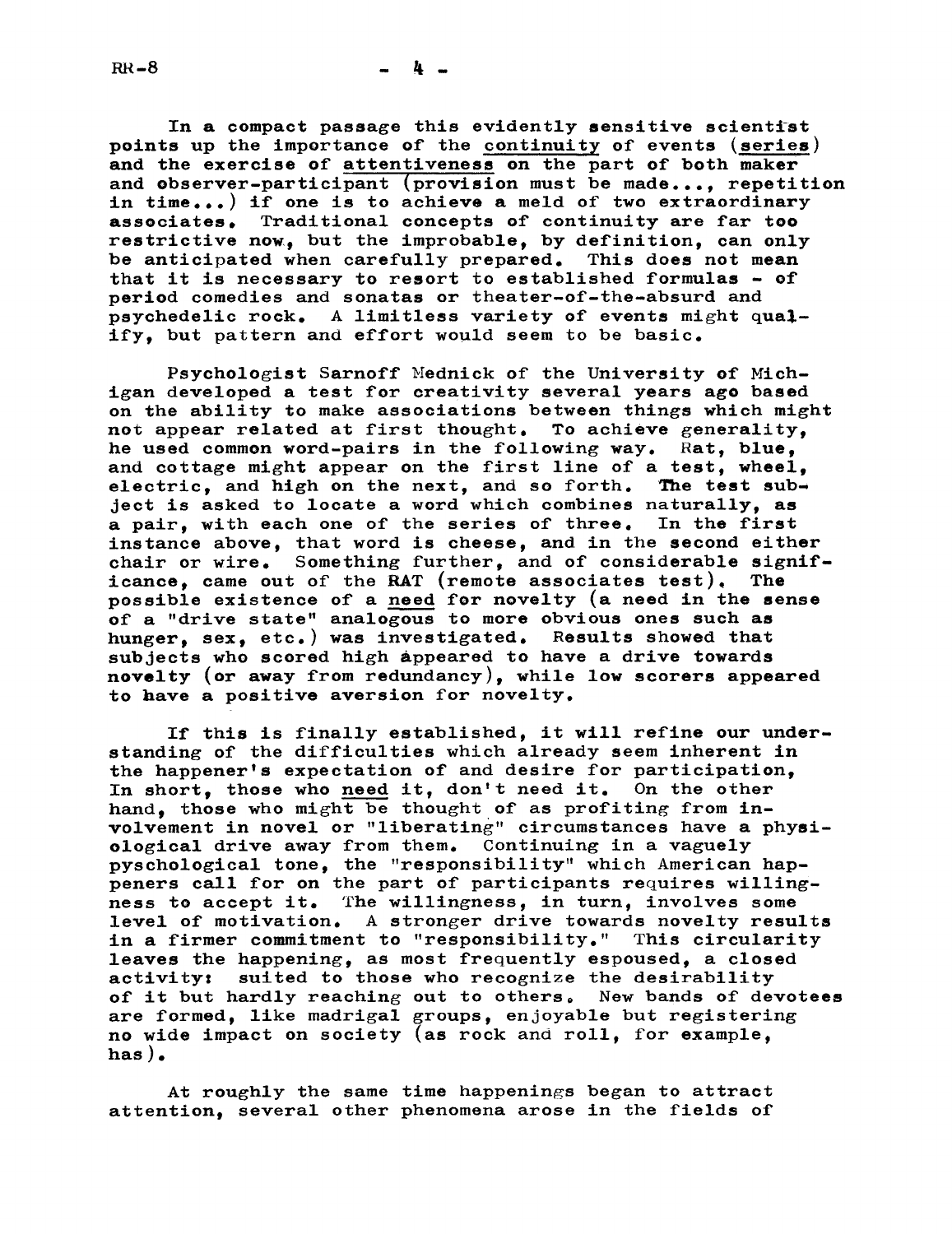advertising (Madison Avenue's "Brainstorming") and industrial research. In his book Synectics  $(1961)$ , and later through consultation and training services,  $W_$ . J. Gordon has shown that non-rational processes can be useful to industry. He devised techniques for stimulating problem solving and the generation of new ideas through co6perative group explorations. There are two basic operations in synectics: "making-the-strange-familiar," and "making-the-familiarstrange, " The second process employs three analogical mechanisms personal analogy (imagining one's feelings if one were the object under discussion  $-$  a faucet or fog); direct analogy (likening disparate things by means of an associate - typewriter and pipe organ); and symbolic analogy (characterizing the implications of a key element by the briefest possible phrase - "dependable intermittency" for "ratchet"). At the extended group sessions which he oversees, Gordon encourages "fantasy" and the interaction of the techniques described, He discourages hasty attempts at judgment and the labeling of anything as "irrelevant."

Allan Kaprow, the foremost apologist for happenings, warns against the dangers of thinking of "composition" in happenings as self-sufficient form, or as an organizing activity in which materials are taken for granted as means toward larger ends. Composition, he writes, should be "understood as an operation dependent upon the materials (including people and nature) and phenomenally indistinct from them" (italics supplied). While there is little disagreement about the usefulness of freedom, there are differences concerning the nature of the skeletal support. Structure may, of course, be remote from that which has been considered adequate in the past. A frame may be anything from Takemitsu's collage to Gordon's analogical techniques, and beyond, but it is yet to be demonstrated that happenings can successfully involve people without something of the sort.

In the case of synectics, motivation is powerful: money. The goal is clear as well, narrowing the field of play. In happenings the frame is often too vaguely defined, too carelessly realized. A frequently expressed goal, the "unstructured" manner of daily life, is curious in view of the depressingly thoroughgoing structure it actually has: winter and summer; daylight and darkness; baby, travel, TV schedules; approved times for eating, sleeping, working, visiting, relaxing; the limits of the law, of decorum, of property rights, linguistic fluency, budgetary means; family, class, business, religious, national, racial allegiance, and so forth. The structure of restraints which limits us at each moment is, after all, what the "hippies" are denying.

l'here is a revealing confusion of terms surrounding happenings. "Radical juxtaposition, " is misleading, requiring the substitution of "outlandish" or "startling" for radical which actually means "of, or proceeding from, the root." Also unfortunate is the implication that it is what is put together - not how the combination is presented and how received - which is the crux of things.  $(Marshall McLuhan's)$